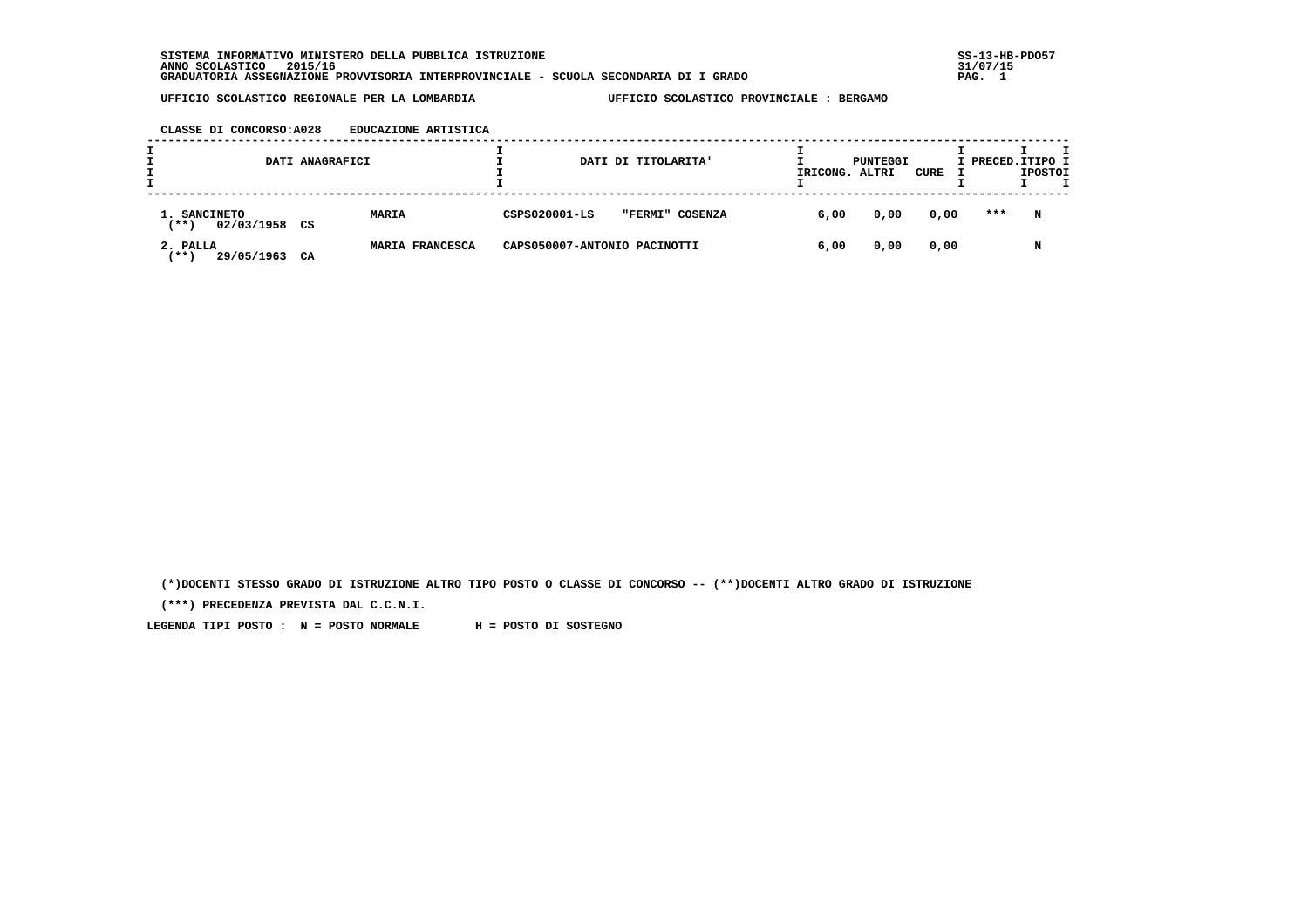| . INFORMATIVO MINISTERO DELLA PUBBLICA ISTRUZIONE<br>SISTEMA                         | $SS-13-HE$ |
|--------------------------------------------------------------------------------------|------------|
| 2015/16<br>ANNO SCOLASTICO                                                           | 31/07/15   |
| GRADUATORIA ASSEGNAZIONE PROVVISORIA INTERPROVINCIALE - SCUOLA SECONDARIA DI I GRADO | PAG.       |

## **CLASSE DI CONCORSO:A030 ED.FISICA NELLA SCUOLA MEDIA**

|                        | DATI ANAGRAFICI      | DATI DI TITOLARITA'                     | IRICONG. | PUNTEGGI<br>ALTRI | CURE | I PRECED.ITIPO I | <b>IPOSTOI</b> |  |
|------------------------|----------------------|-----------------------------------------|----------|-------------------|------|------------------|----------------|--|
| 1. MAGRI<br>11/04/1975 | <b>AUGUSTA</b><br>BG | MIMM8FD01B-MATTEI-DI VITTORIO PIOLTELLO | 16,00    | 10,00             | 0.00 |                  |                |  |

 **(\*)DOCENTI STESSO GRADO DI ISTRUZIONE ALTRO TIPO POSTO O CLASSE DI CONCORSO -- (\*\*)DOCENTI ALTRO GRADO DI ISTRUZIONE**

 **(\*\*\*) PRECEDENZA PREVISTA DAL C.C.N.I.**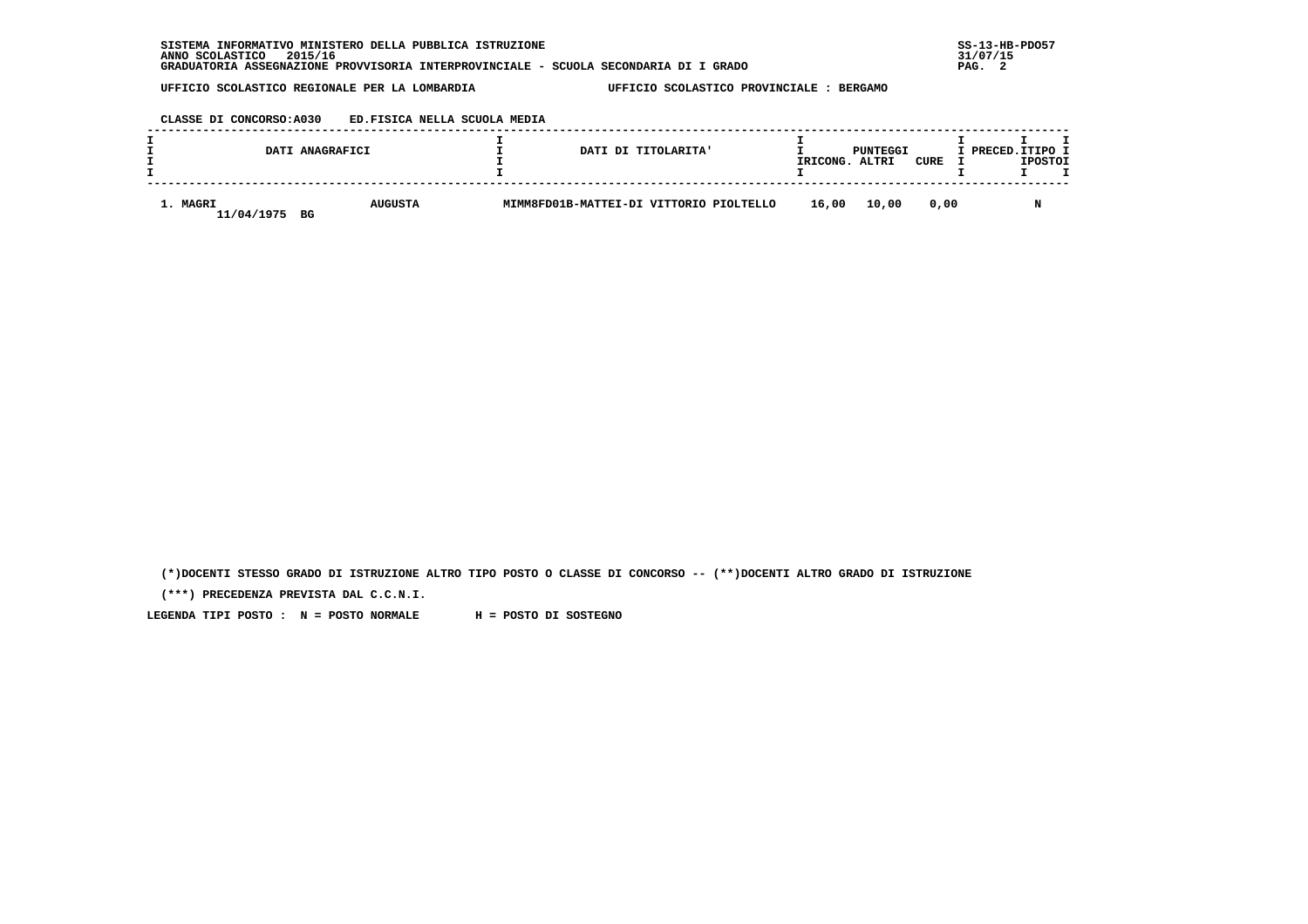# **CLASSE DI CONCORSO:A032 ED. MUSICALE NELLA SCUOLA MEDIA**

|                            | DATI ANAGRAFICI | DATI DI TITOLARITA'                 | IRICONG. | PUNTEGGI<br>ALTRI | CURE | I PRECED.ITIPO I | <b>IPOSTOI</b> |  |
|----------------------------|-----------------|-------------------------------------|----------|-------------------|------|------------------|----------------|--|
| 1. SALVATONI<br>23/06/1960 | LUIGI<br>BG     | LCMM802012-GIOVANNI XXIII - PREMANA | 12,00    | 6,00              | 0.00 |                  | M              |  |

 **(\*)DOCENTI STESSO GRADO DI ISTRUZIONE ALTRO TIPO POSTO O CLASSE DI CONCORSO -- (\*\*)DOCENTI ALTRO GRADO DI ISTRUZIONE**

 **(\*\*\*) PRECEDENZA PREVISTA DAL C.C.N.I.**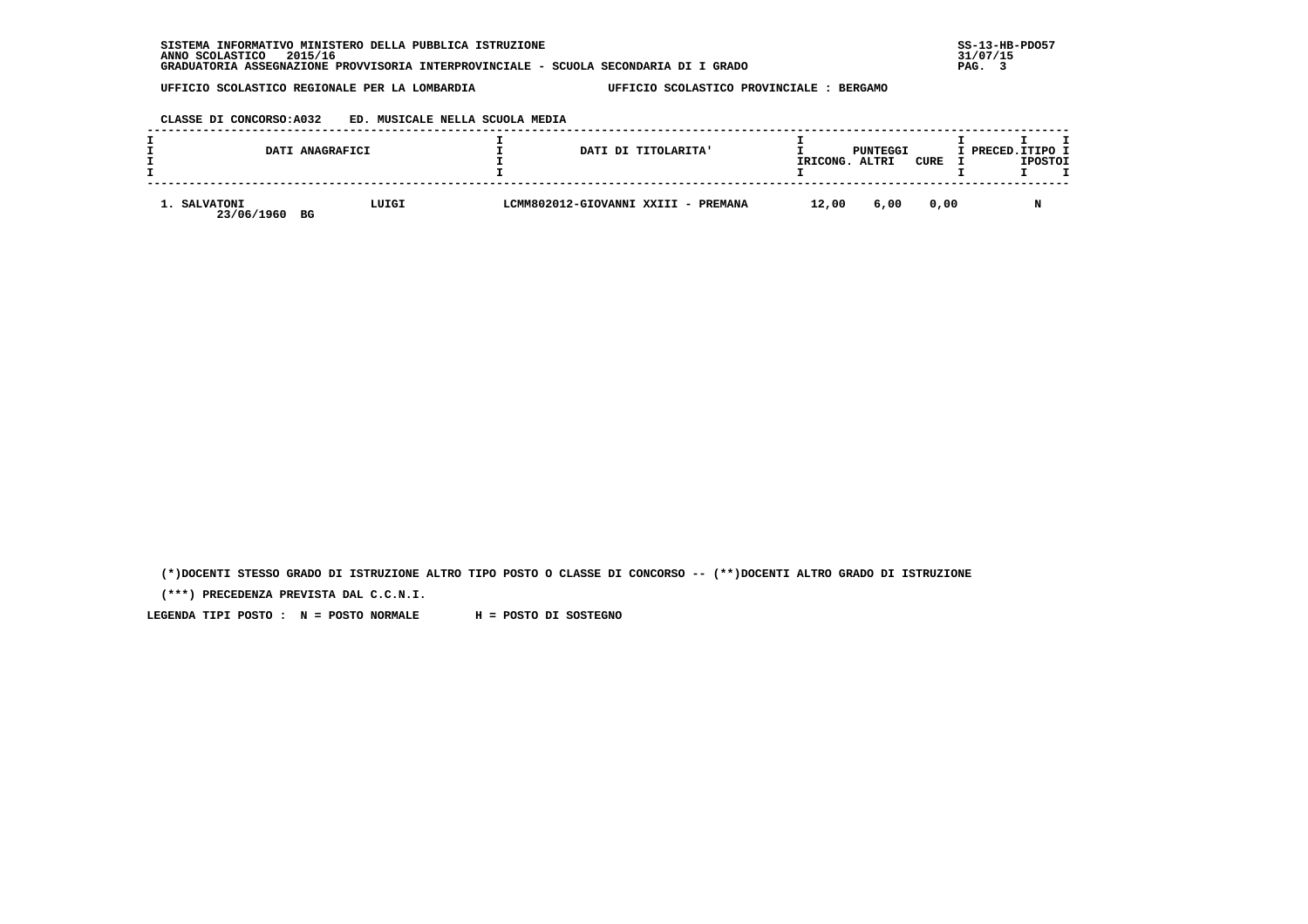# **CLASSE DI CONCORSO:A033 ED. TECNICA NELLA SCUOLA MEDIA**

| I<br>I<br>I |                                    | DATI ANAGRAFICI |                 | DATI DI TITOLARITA'                     | IRICONG. ALTRI | PUNTEGGI | <b>CURE</b> | I PRECED. ITIPO I | <b>IPOSTOI</b> |
|-------------|------------------------------------|-----------------|-----------------|-----------------------------------------|----------------|----------|-------------|-------------------|----------------|
|             | 1. BONETTI<br>02/02/1978 BG        |                 | <b>LAURA</b>    | BSMM843018-L.DA VINCI ROVATO            | 14,00          | 8,00     | 0,00        | ***               | N              |
|             | $2.$ SGRO'<br>04/12/1966           | KR              | <b>VITO</b>     | KRMM83101N-S.M. K. WOJTYLA              | 12,00          | 6,00     | 0,00        |                   | N              |
|             | 3. RAGAZZI<br>07/08/1976           | BG              | <b>MARINA</b>   | BSMM85001B-DON RAFFELLI - PROVAGLIO D/I | 12,00          | 6,00     | 0,00        |                   | N              |
|             | 4. ZITANO<br>06/05/1970            | BN              | <b>RAFFAELE</b> | AVMM86701N-FRANCESCO DE SANCTIS         | 6,00           | 0,00     | 0,00        |                   | $H$ , $N$      |
|             | 5. MAURO<br>20/04/1978 PA          |                 | <b>PIETRO</b>   | BSMM81201L-FRA'F. MICANZIO PADERNO F.C. | 6,00           | 0,00     | 0,00        |                   | N              |
|             | 6. SANCINETO<br>02/03/1958<br>(**) | CS              | <b>MARIA</b>    | CSPS020001-LS<br>"FERMI" COSENZA        | 6,00           | 0,00     | 0,00        | ***               | N              |

 **(\*)DOCENTI STESSO GRADO DI ISTRUZIONE ALTRO TIPO POSTO O CLASSE DI CONCORSO -- (\*\*)DOCENTI ALTRO GRADO DI ISTRUZIONE**

 **(\*\*\*) PRECEDENZA PREVISTA DAL C.C.N.I.**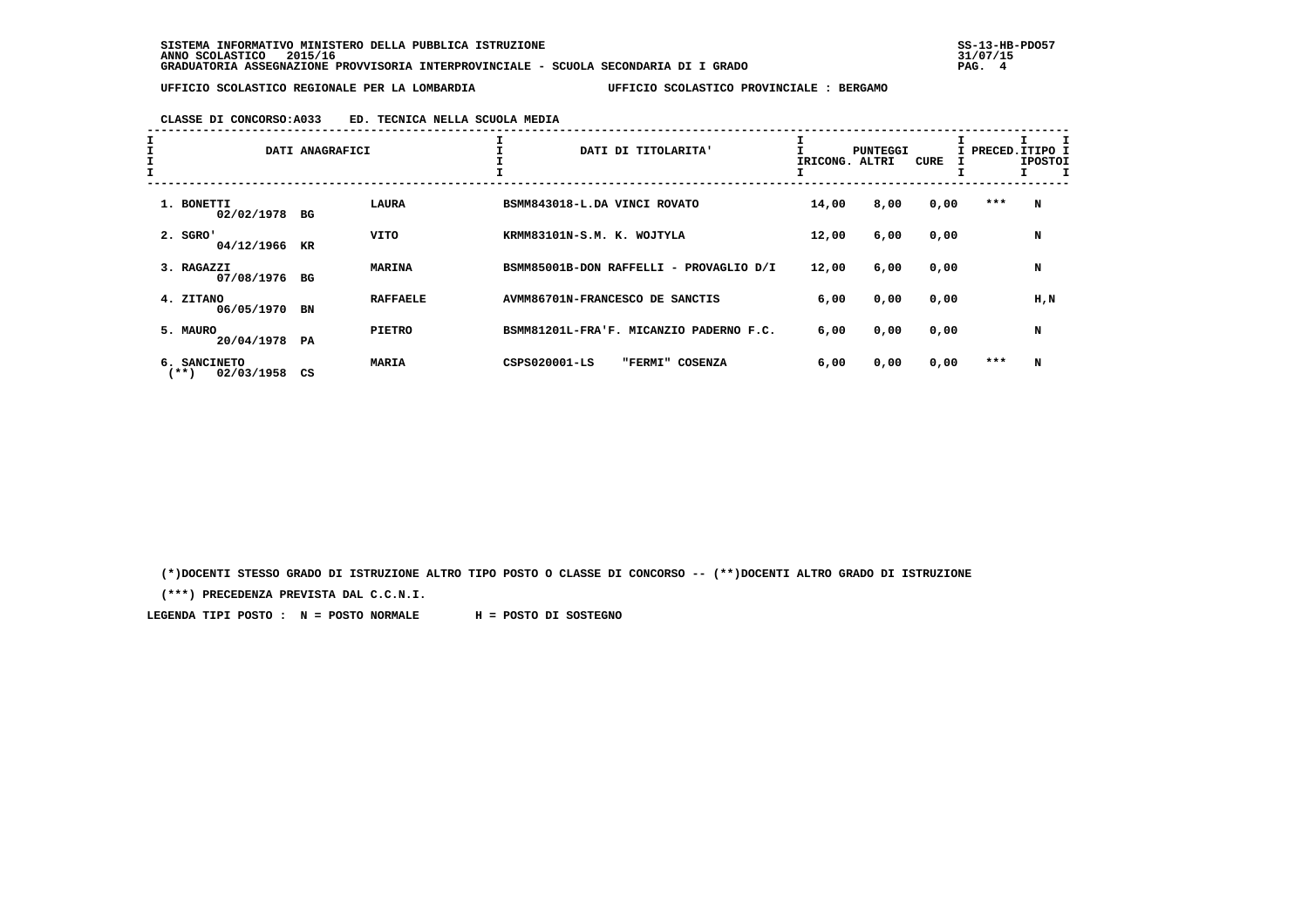**CLASSE DI CONCORSO:A043 ITAL.,STORIA,ED.CIVICA,GEOG.SC.MED.**

| I |                                   | DATI ANAGRAFICI |                  | DATI DI TITOLARITA'                          | IRICONG. ALTRI | PUNTEGGI | CURE |     | I PRECED. ITIPO I<br><b>IPOSTOI</b> |
|---|-----------------------------------|-----------------|------------------|----------------------------------------------|----------------|----------|------|-----|-------------------------------------|
|   | 1. D'ASARO<br>03/01/1977 PA       |                 | <b>DANIELA</b>   | MIMM8B3015-VIA MOLETTA - VAPRIO D'ADDA       | 14,00          | 8,00     | 0,00 | *** | N                                   |
|   | 2. SARACO<br>25/06/1967           | KR              | <b>FRANCESCO</b> | KRMM81101C-ALCMEONE                          | 12,00          | 6,00     | 0,00 |     | N                                   |
|   | 3. TARITTERA<br>18/05/1966 MI     |                 | <b>PAOLA</b>     | LCMM81101R-R.B.CRIVELLI - BRIVIO             | 9,00           | 3,00     | 0,00 |     | N                                   |
|   | 4. DE PAOLA<br>(**)<br>26/04/1968 | PZ.             | <b>ANGELA</b>    | PZPS12000V- LICEO SCIENTIFICO<br>"PIER PAOLO | 10,00          | 4,00     | 0,00 | *** | N                                   |

 **(\*)DOCENTI STESSO GRADO DI ISTRUZIONE ALTRO TIPO POSTO O CLASSE DI CONCORSO -- (\*\*)DOCENTI ALTRO GRADO DI ISTRUZIONE**

 **(\*\*\*) PRECEDENZA PREVISTA DAL C.C.N.I.**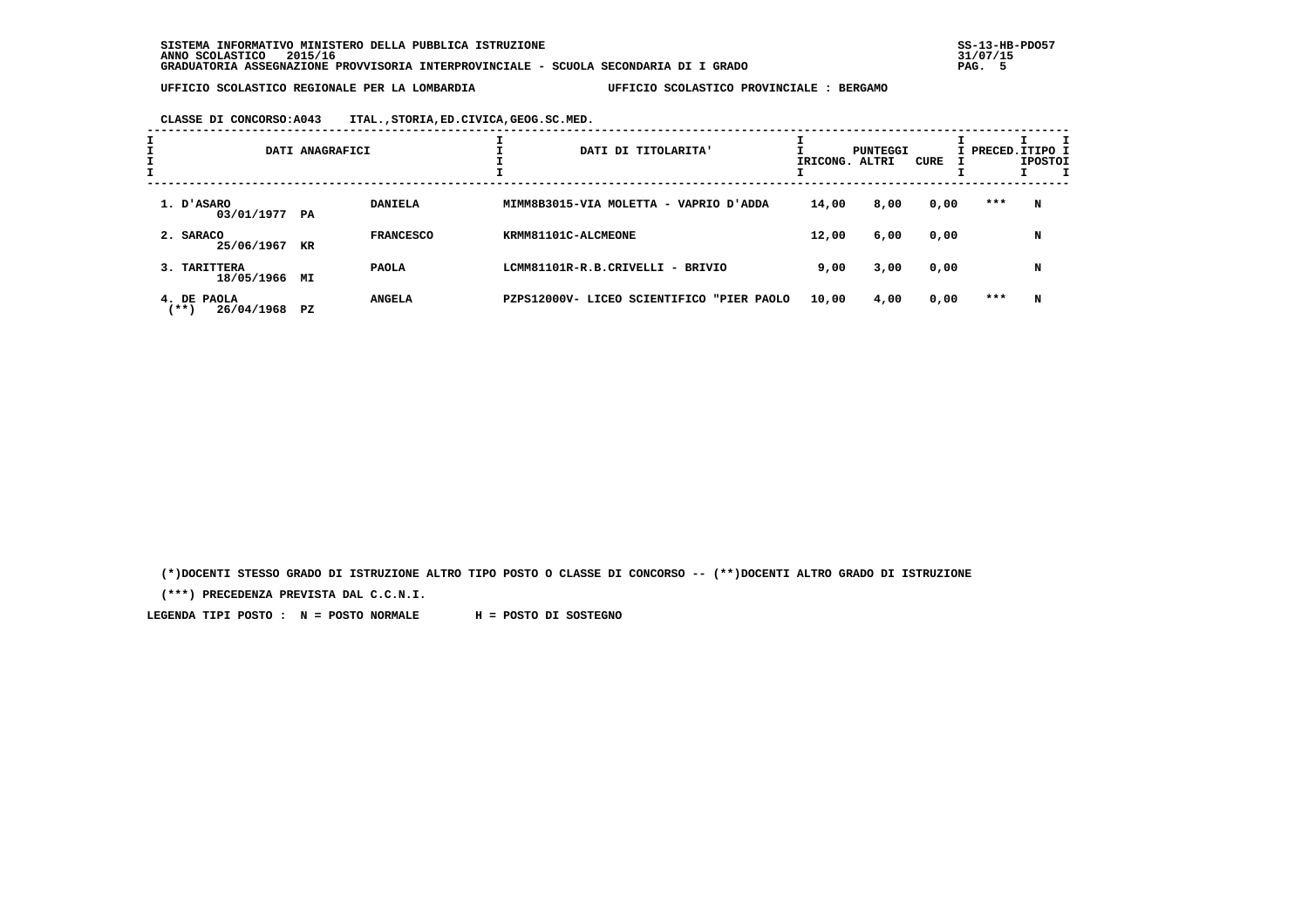**CLASSE DI CONCORSO:A059 SCIENZE MAT.,CHIM.,FIS.,NAT.I GR.**

|   |                                     | DATI ANAGRAFICI |                  | DATI DI TITOLARITA'                       | IRICONG. ALTRI | PUNTEGGI | CURE | I PRECED.ITIPO I | <b>IPOSTOI</b> |  |
|---|-------------------------------------|-----------------|------------------|-------------------------------------------|----------------|----------|------|------------------|----------------|--|
| I |                                     |                 |                  |                                           |                |          |      |                  |                |  |
|   | 1. FACCHINETTI<br>12/05/1981 BS     |                 | <b>SARA</b>      | MIMM8CN02R-A.MANZONI - ORNAGO             | 6,00           | 0,00     | 0,00 | ***              | N              |  |
|   | 2. PILI<br>07/02/1973 CA            |                 | SIMONE LUCA      | BSMM808011-S.M. CONSORTILE ARTOGNE        | 10,00          | 4,00     | 0,00 | ***              | N              |  |
|   | 3. ANDOLINA<br>07/08/1970 PA        |                 | FILIPPO GIUSEPPE | PAMM825039-SCIARA-S.ST.DI MONTEMAGGIORE B | 10,00          | 4,00     | 0,00 |                  | N              |  |
|   | 4. VALTULINA<br>26/10/1970<br>(** ) | BG              | ALBA SERENA      | CORH004028-IPSSAR - G.D. ROMAGNOSI        | 12,00          | 6,00     | 0,00 |                  | N              |  |

 **(\*)DOCENTI STESSO GRADO DI ISTRUZIONE ALTRO TIPO POSTO O CLASSE DI CONCORSO -- (\*\*)DOCENTI ALTRO GRADO DI ISTRUZIONE**

 **(\*\*\*) PRECEDENZA PREVISTA DAL C.C.N.I.**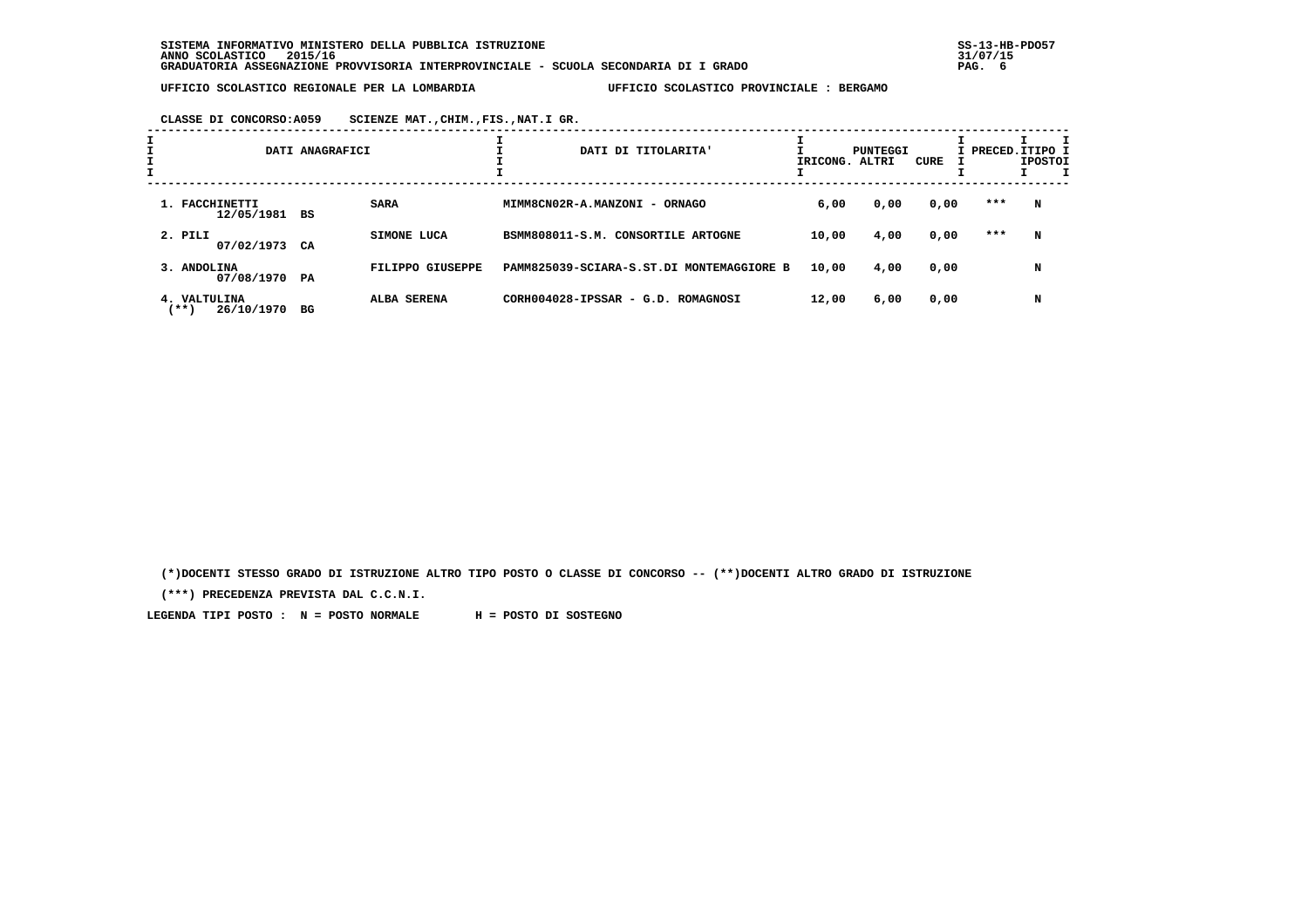| SISTEMA INFORMATIVO MINISTERO DELLA PUBBLICA ISTRUZIONE                              | $SS-13-HE$ |
|--------------------------------------------------------------------------------------|------------|
| 2015/16<br>ANNO SCOLASTICO                                                           | 31/07/15   |
| GRADUATORIA ASSEGNAZIONE PROVVISORIA INTERPROVINCIALE - SCUOLA SECONDARIA DI I GRADO | PAG.       |

 **CLASSE DI CONCORSO:A091 ITALIANO II LING. SC.MED. LING.TED**

|                        | DATI ANAGRAFICI      | DATI DI TITOLARITA'        | IRICONG. | PUNTEGGI<br>ALTRI | CURE | I PRECED.ITIPO I<br><b>IPOSTOI</b> |
|------------------------|----------------------|----------------------------|----------|-------------------|------|------------------------------------|
| 1. BENTI<br>30/01/1973 | <b>STEFANO</b><br>BG | TBMM843012-LEO SANTIFALLER | 6,00     | 0,00              | 0,00 |                                    |

 **(\*)DOCENTI STESSO GRADO DI ISTRUZIONE ALTRO TIPO POSTO O CLASSE DI CONCORSO -- (\*\*)DOCENTI ALTRO GRADO DI ISTRUZIONE**

 **(\*\*\*) PRECEDENZA PREVISTA DAL C.C.N.I.**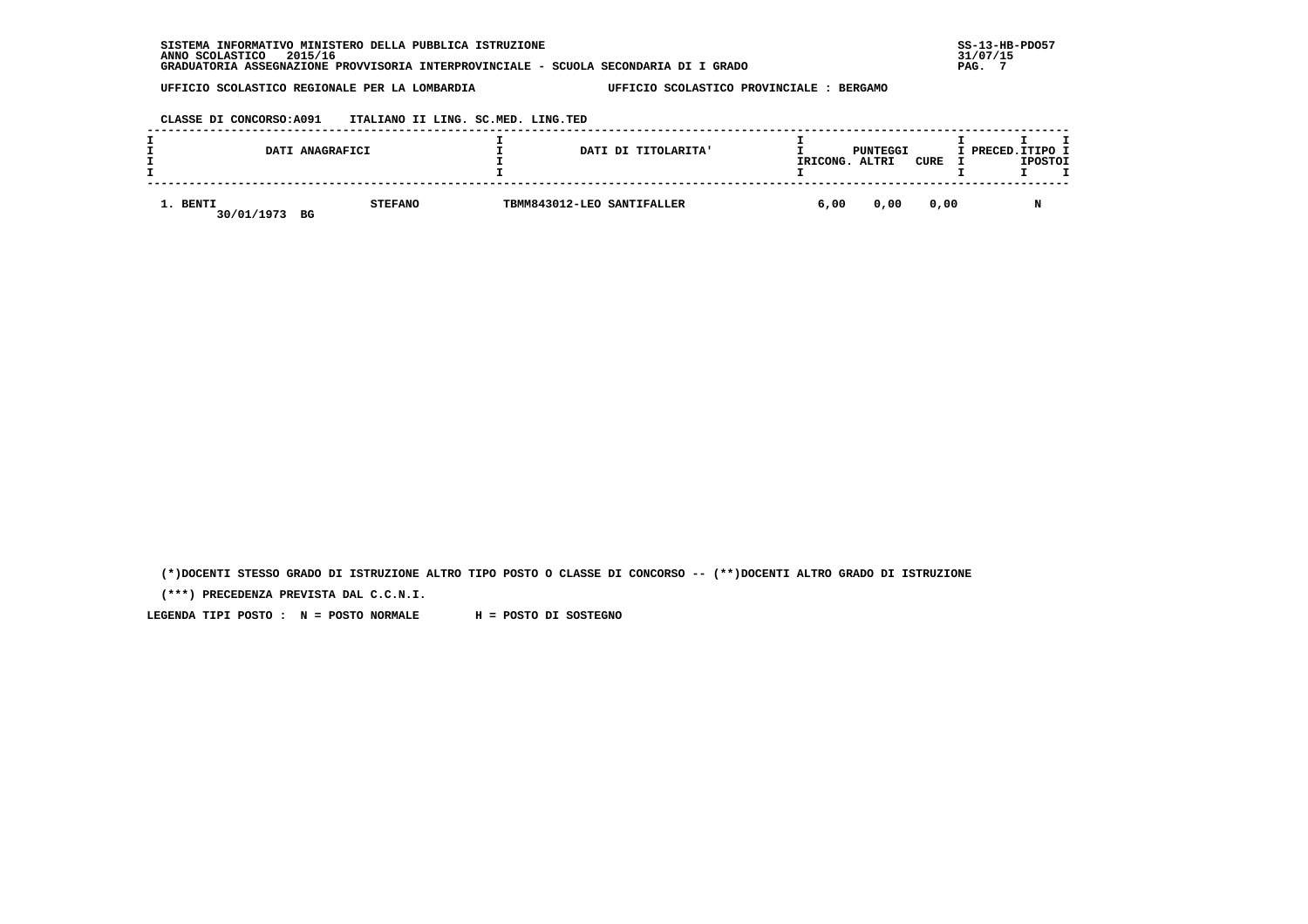#### **CLASSE DI CONCORSO:A245 LINGUA STRANIERA (FRANCESE)**

| $\mathbf{I}$ |                                    | DATI ANAGRAFICI |                       | DATI DI TITOLARITA'                       | IRICONG. | PUNTEGGI<br>ALTRI | CURE | I PRECED. ITIPO I | <b>IPOSTOI</b> |  |
|--------------|------------------------------------|-----------------|-----------------------|-------------------------------------------|----------|-------------------|------|-------------------|----------------|--|
|              | 1. BONOMI<br>24/10/1980 BG         |                 | <b>SUSANNA</b>        | BSMM000VS6-                               | 10,00    | 4,00              | 0,00 |                   | N              |  |
|              | 2. GELMI<br>13/08/1962 BG<br>(**)  |                 | <b>PAOLA</b>          | MNRC01000L-ISTITUTO SUPERIORE BONOMI-MAZZ | 6,00     | 0,00              | 0,00 | ***               | N              |  |
|              | 3. GIARDINA<br>30/12/1967<br>(**)  | МE              | <b>MARIA STEFANIA</b> | METD008015-ISA CONTI ELLER VAINICHER      | 12,00    | 6,00              | 0,00 |                   | N              |  |
|              | 4. MILESI<br>13/04/1972<br>$***$ ) | BG              | LAURA                 | BSRH02201E-ALBERGHIERO<br>"DANDOLO"       | 12,00    | 6,00              | 0,00 |                   | N              |  |

 **(\*)DOCENTI STESSO GRADO DI ISTRUZIONE ALTRO TIPO POSTO O CLASSE DI CONCORSO -- (\*\*)DOCENTI ALTRO GRADO DI ISTRUZIONE**

 **(\*\*\*) PRECEDENZA PREVISTA DAL C.C.N.I.**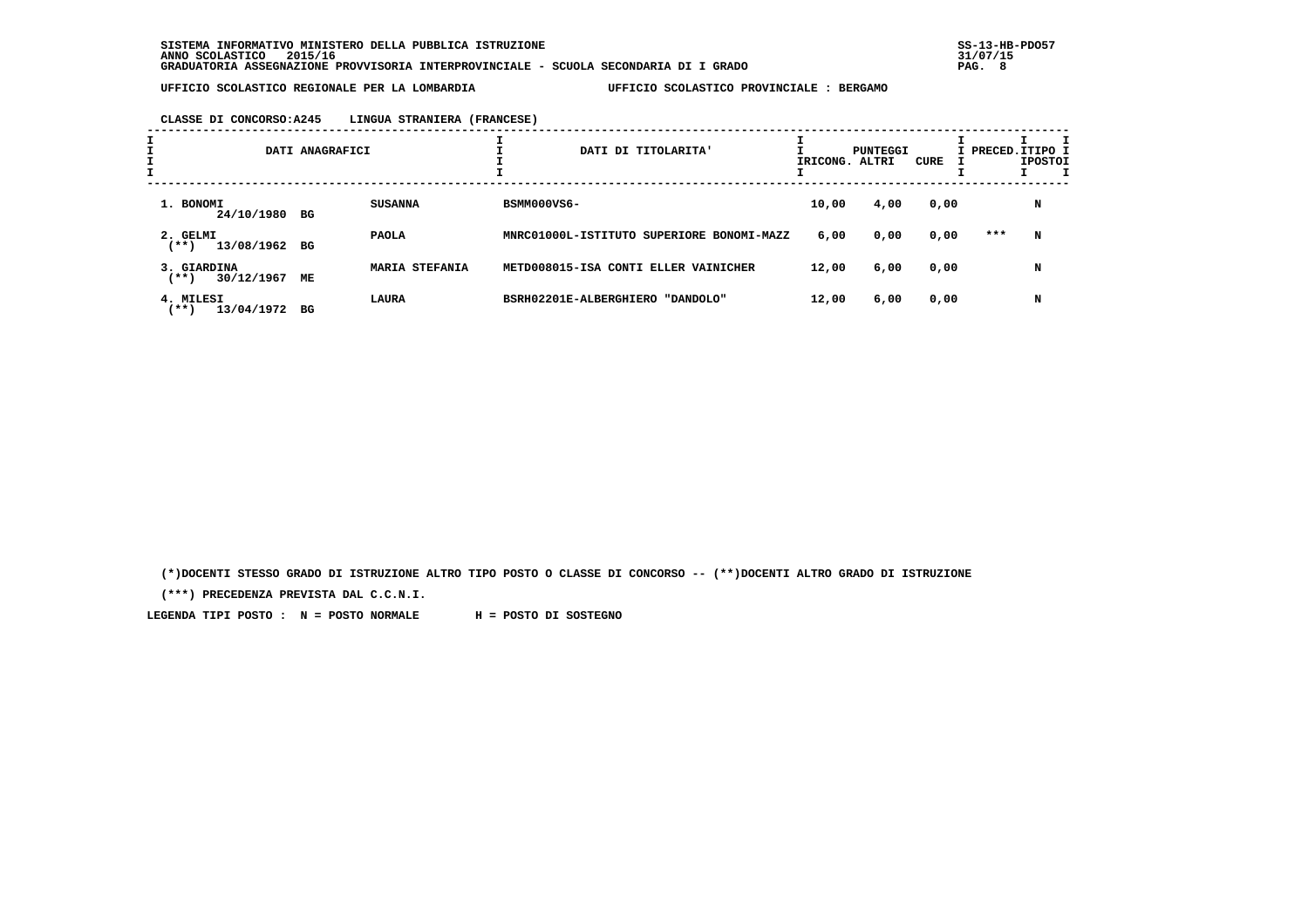#### **CLASSE DI CONCORSO:A345 LINGUA STRANIERA (INGLESE)**

| I                                       | DATI ANAGRAFICI             | ᆠ<br>DATI DI TITOLARITA'                  | IRICONG. ALTRI | PUNTEGGI | CURE |     | I PRECED.ITIPO I<br><b>IPOSTOI</b> |
|-----------------------------------------|-----------------------------|-------------------------------------------|----------------|----------|------|-----|------------------------------------|
| 1. SIRICO<br>31/07/1974 CE              | <b>DIEGO</b>                | BSMM84001R-A. MAZZOTTI COLOGNE            | 10,00          | 4,00     | 0,00 | *** | N                                  |
| 2. BENTI<br>$(*)$<br>30/01/1973         | <b>STEFANO</b><br>BG        | TBMM843012-LEO SANTIFALLER                | 6,00           | 0,00     | 0,00 |     | N                                  |
| 3. GIARDINA<br>30/12/1967<br>$(***)$    | <b>MARIA STEFANIA</b><br>МE | METD008015-ISA CONTI ELLER VAINICHER      | 12,00          | 6,00     | 0,00 |     | N                                  |
| 4. DE PINTO<br>30/06/1972 BA<br>$(***)$ | <b>ROSALBA</b>              | BARC046018-N. GARRONE - SEDE CENTRALE - B | 10,00          | 4,00     | 0,00 |     | H,N                                |
| 5. ZUCCALI<br>12/02/1973<br>(**)        | <b>ROBERTA</b><br>вG        | LCRI01201B-P. A. FIOCCHI                  | 10,00          | 4,00     | 0,00 |     | N                                  |

 **(\*)DOCENTI STESSO GRADO DI ISTRUZIONE ALTRO TIPO POSTO O CLASSE DI CONCORSO -- (\*\*)DOCENTI ALTRO GRADO DI ISTRUZIONE**

 **(\*\*\*) PRECEDENZA PREVISTA DAL C.C.N.I.**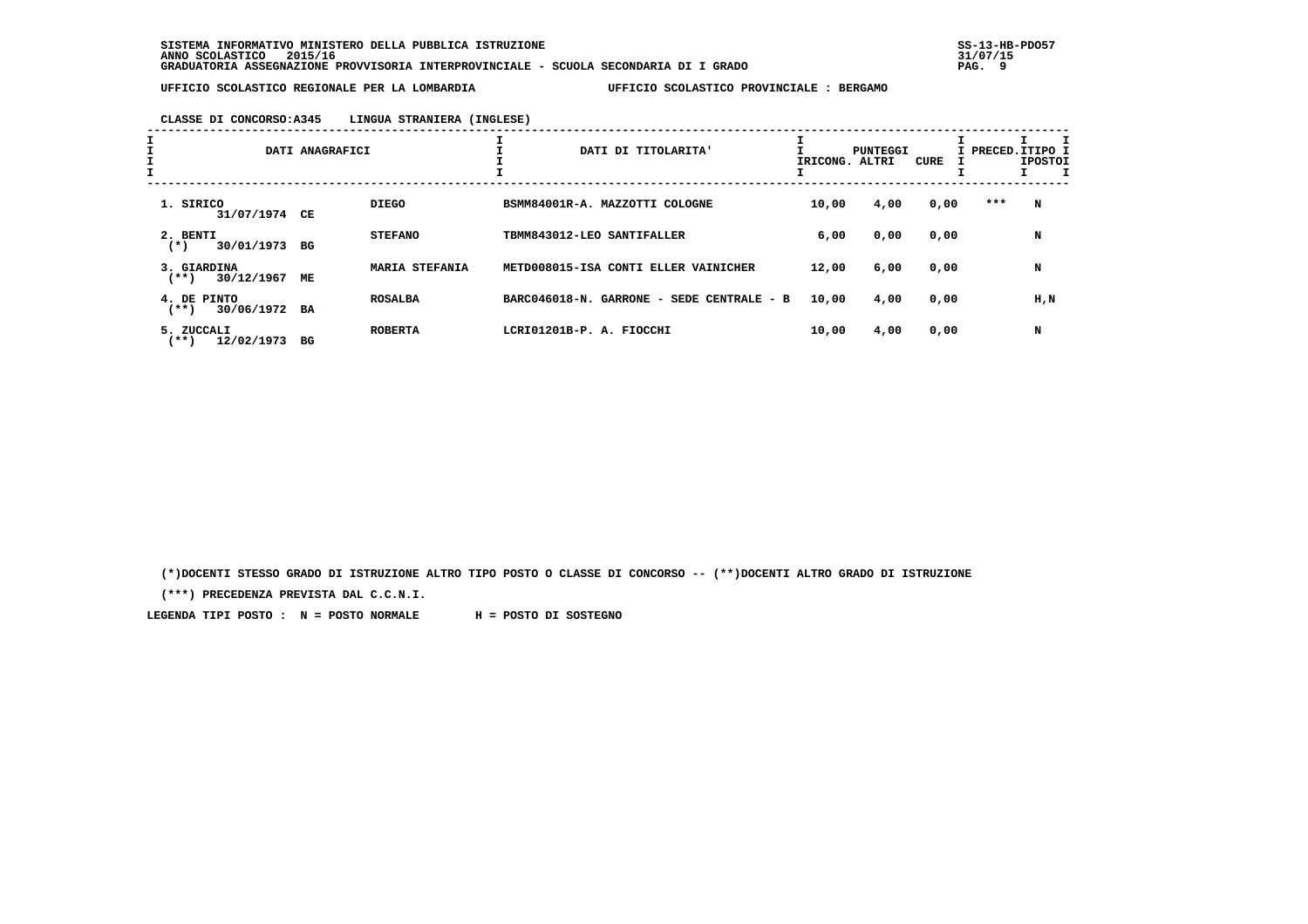| \ INFORMATIVO MINISTERO DELLA PUBBLICA ISTRUZIONE<br><b>SISTEMA</b>                  | $SS-13-HE$ |
|--------------------------------------------------------------------------------------|------------|
| 2015/16<br>ANNO SCOLASTICO                                                           | 31/07/15   |
| GRADUATORIA ASSEGNAZIONE PROVVISORIA INTERPROVINCIALE - SCUOLA SECONDARIA DI I GRADO | PAG. 10    |

## **CLASSE DI CONCORSO:A545 LINGUA STRANIERA (TEDESCO)**

|                             | DATI ANAGRAFICI     | DATI DI TITOLARITA'            | IRICONG. | PUNTEGGI<br>ALTRI | CURE | I PRECED.ITIPO I<br><b>IPOSTOI</b> |
|-----------------------------|---------------------|--------------------------------|----------|-------------------|------|------------------------------------|
| 1. TAGLIARINI<br>30/07/1968 | <b>GRETEL</b><br>BG | BSMM852013-A.FLEMING - MAZZANO | 6,00     | 0,00              | 0.00 |                                    |

 **(\*)DOCENTI STESSO GRADO DI ISTRUZIONE ALTRO TIPO POSTO O CLASSE DI CONCORSO -- (\*\*)DOCENTI ALTRO GRADO DI ISTRUZIONE**

 **(\*\*\*) PRECEDENZA PREVISTA DAL C.C.N.I.**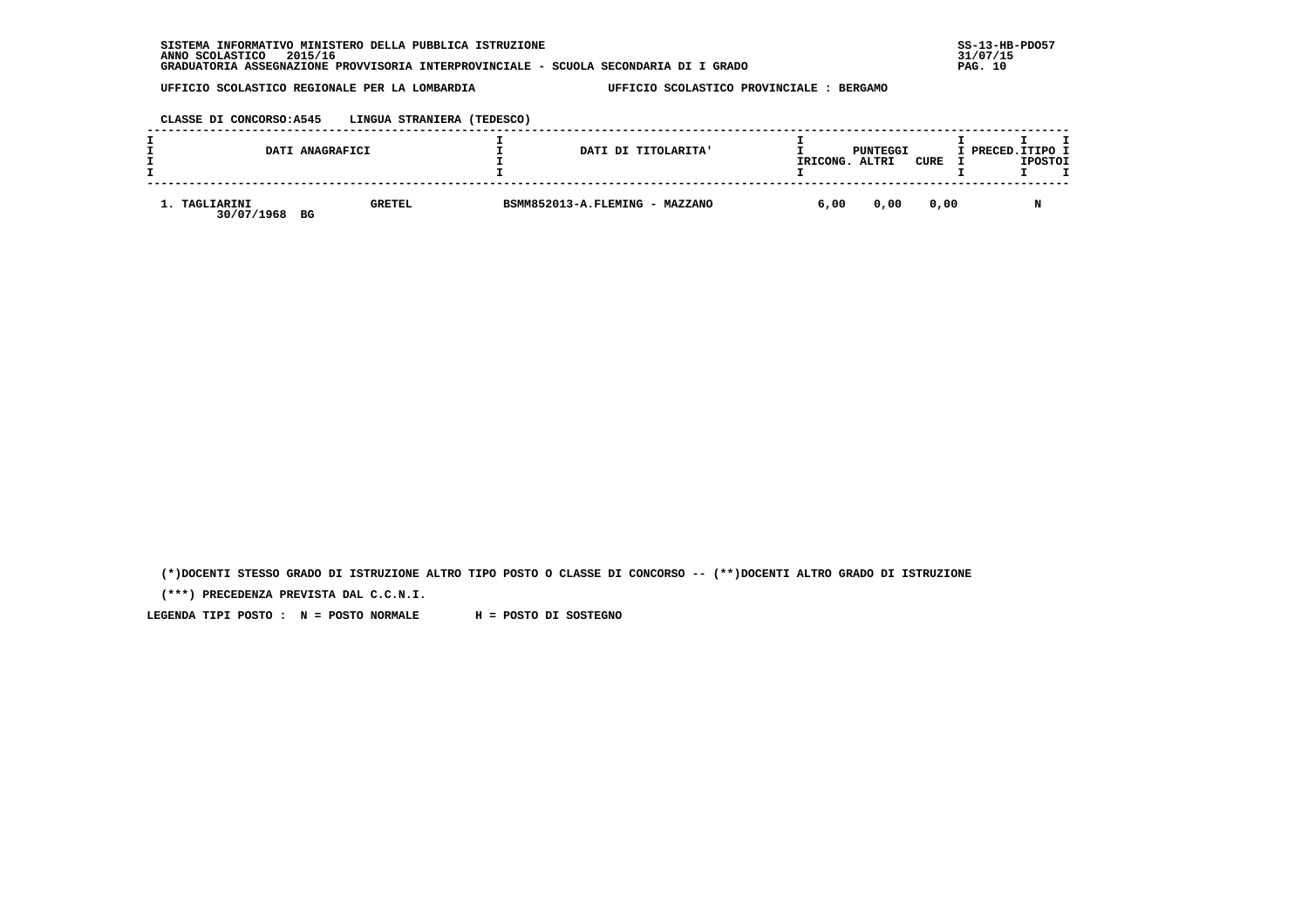**TIPO POSTO: SOSTEGNO PER MINORATI PSICOFISICI**

| $\mathbf{I}$ |                                      | DATI ANAGRAFICI             |                              | DATI DI TITOLARITA'                                          | IRICONG. | <b>PUNTEGGI</b><br>ALTRI | CURE | I PRECED.ITIPO I<br><b>IPOSTOI</b> |
|--------------|--------------------------------------|-----------------------------|------------------------------|--------------------------------------------------------------|----------|--------------------------|------|------------------------------------|
|              | 1. MARINO<br>13/04/1964 AG           | <b>GIUSEPPE</b>             |                              | CLMM82101A-S.M. G. VERGA - CALTANISSETTA<br>(RICHIESTO)      | 6,00     | 0,00                     | 0,00 | н                                  |
|              | 2. SCIALDONE<br>07/02/1974           | DANILO<br>CЕ                | CEMM8A101E-VINCENZO LAURENZA | (RICHIESTO)                                                  | 6,00     | 0,00                     | 0,00 | н                                  |
|              | 3. GIANCOLA<br>15/08/1969            | <b>ALBERTO</b><br>PE        | PEMM82101A-                  | S.M. D'ANNUNZIO-COLLECORVINO<br>(RICHIESTO)                  | 0,00     | 0,00                     | 0,00 | н                                  |
|              | 4. ZITANO<br>06/05/1970<br>$(*)$     | <b>RAFFAELE</b><br>BN       |                              | AVMM86701N-FRANCESCO DE SANCTIS<br>(RICHIESTO)               | 6,00     | 0,00                     | 0,00 | H,N                                |
|              | 5. DE PINTO<br>$***$ )<br>30/06/1972 | <b>ROSALBA</b><br><b>BA</b> | BARC046018-N. GARRONE        | SEDE CENTRALE - B<br>$\overline{\phantom{0}}$<br>(RICHIESTO) | 10,00    | 4,00                     | 0,00 | H,N                                |

 **(\*)DOCENTI STESSO GRADO DI ISTRUZIONE ALTRO TIPO POSTO O CLASSE DI CONCORSO -- (\*\*)DOCENTI ALTRO GRADO DI ISTRUZIONE**

 **(\*\*\*) PRECEDENZA PREVISTA DAL C.C.N.I.**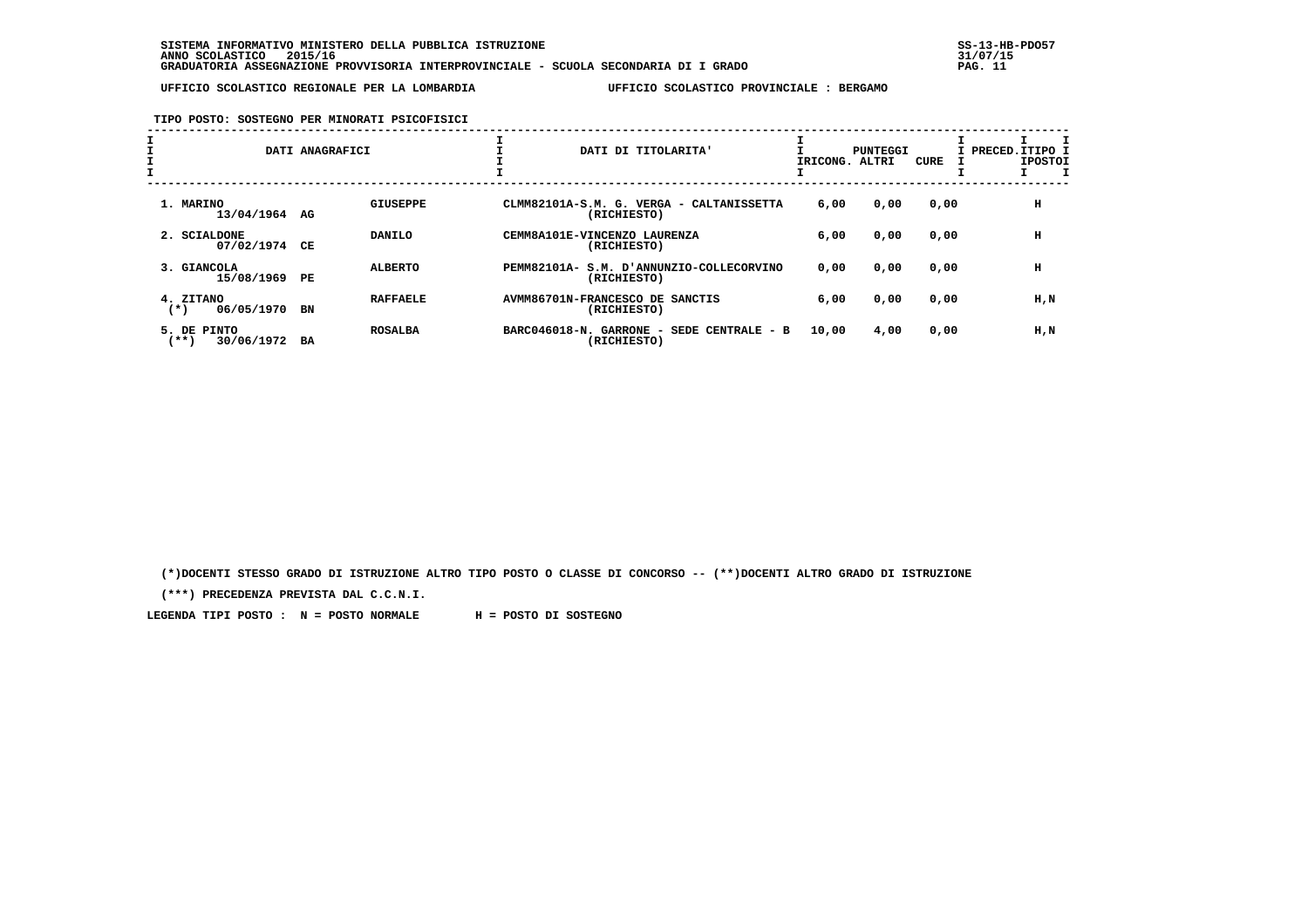**TIPO POSTO: SOSTEGNO PER MINORATI DELL 'UDITO**

|                                    | DATI ANAGRAFICI       | DATI DI TITOLARITA'                                      | IRICONG. | PUNTEGGI<br>ALTRI | CURE | I PRECED. ITIPO I | <b>IPOSTOI</b> |  |
|------------------------------------|-----------------------|----------------------------------------------------------|----------|-------------------|------|-------------------|----------------|--|
| 1. MARINO<br>13/04/1964 AG         | <b>GIUSEPPE</b>       | CLMM82101A-S.M. G. VERGA - CALTANISSETTA<br>(RICHIESTO)  | 6,00     | 0,00              | 0,00 |                   | н              |  |
| 2. ZITANO<br>06/05/1970<br>(*)     | <b>RAFFAELE</b><br>BN | AVMM86701N-FRANCESCO DE SANCTIS<br>(RICHIESTO)           | 6,00     | 0,00              | 0,00 |                   | H,N            |  |
| 3. DE PINTO<br>$***$<br>30/06/1972 | <b>ROSALBA</b><br>BA  | BARC046018-N. GARRONE - SEDE CENTRALE - B<br>(RICHIESTO) | 10,00    | 4,00              | 0,00 |                   | H,N            |  |

 **(\*)DOCENTI STESSO GRADO DI ISTRUZIONE ALTRO TIPO POSTO O CLASSE DI CONCORSO -- (\*\*)DOCENTI ALTRO GRADO DI ISTRUZIONE**

 **(\*\*\*) PRECEDENZA PREVISTA DAL C.C.N.I.**